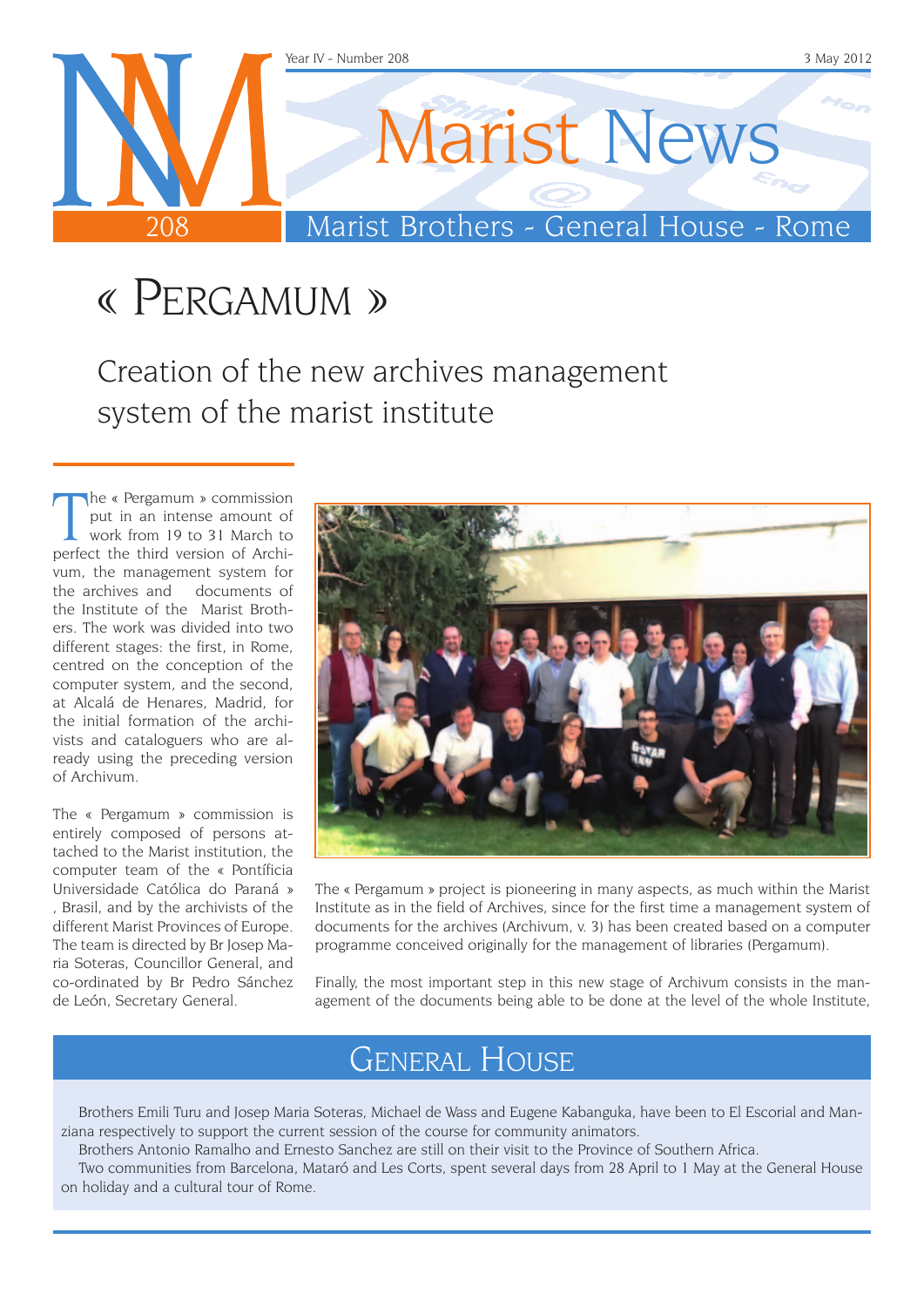which will make the work of the institution and in network between the different Provinces and the General Government much easier. Resources will be improved and time saved, all while guaranteeing access to our documents and their conservation.

The « Pergamum » Commission is continuing its work calendar with the aim of launching Archivum 3 before the end of this year.

I conclude by stating that the implantation phase of the new database system for the Institute has been completed at Alcalá de Henares. We are already in the production stage, that is to say, the progressive utilization and successive improvements which mark the normal evolution of the facility in question. It has been given the name of « Knonos ».

portunity and privilege of navigating through the Amazon toward the meeting of the waters (the union of the Rio Negro – Black River and Rio Salomon – Salomon River) contemplating how nature is so extraordinarily generous with

Br Pedro Sánchez de León - Secretary General

 $\overline{\phantom{a}}$  , where  $\overline{\phantom{a}}$ 

water, vegetation, air and rain.

# Manaus, March 25-27, 2012

### First Meeting of Marist Brothers in Panamazonia

The First Meeting of Marist Brothers in the Amazon took place from March 25 to 27th in Manaus, Brazil. The following took part in the event: Brothers Javier Espinosa (Secretary of the Laity, Rome), Damian Raul Provens (Cru he First Meeting of Marist Brothers in the Amazon took place from March 25 to 27th in Manaus, Brazil. The following took part in the event: Brothers Javier Espinosa del Sur), Carlos Saul Corzo (Norandina), Reinaldo Becerra,

Isidro Azpleta, Fernando Pino, Juan Manuel Garcia and Hugo Bernola (Santa Maria de los Andes), Alejandro Gonzalez (Mexico Occidental), Jose Sanchez (Mexico Central), Antonio Quintiliano, Valdicer Civa Fachi (Umbrasil), Alvanei Finamor (Brasil Centro-Sur), Vinicius Tenedini, Romidio Siveris (Brasil Rio Grande do Sur), Adalberto Batista Amaral (Brasil Centro-Norte), Leido Jesus Matias, Demetrio Herman, Sadi Cella, Luiz Gerhardt,



The first day of work and reflection was centered entirely on information and the search for data that would help us fulfill our objective.

The second day of work centered on prayer, reflection, and discernment and sharing of the calls we felt for our Marist mission in the Ama-

Joao Gutemberg Sampaio, Sebastiao A. Ferrarini, Valdir Raymundo Gobatto (Brasil D.M. Amazonia) and Sister Izabel Galvao (Marist Sister, Brasil-Ji-Parama).

This meeting had as its theme: "Marists in the Amazon: "Inculturated Mission in Favor of Life", and its statedobjective was to share the life and common Marist mission throughout the greater river basin of the Amazon, seeking ways of integration and mutual support.

The meeting began as a day with Nature. We had the op-

#### zon Region.

#### **Dreams:**

- We dreamed of communities that learned to live with the eco-system, being prophets of the ecology.
- We dreamed about restructured, international, interprovincial, inter-congregational and intercultural communities.
- We dreamed of Brothers who love each other and love Jesus Christ, the poor and nature.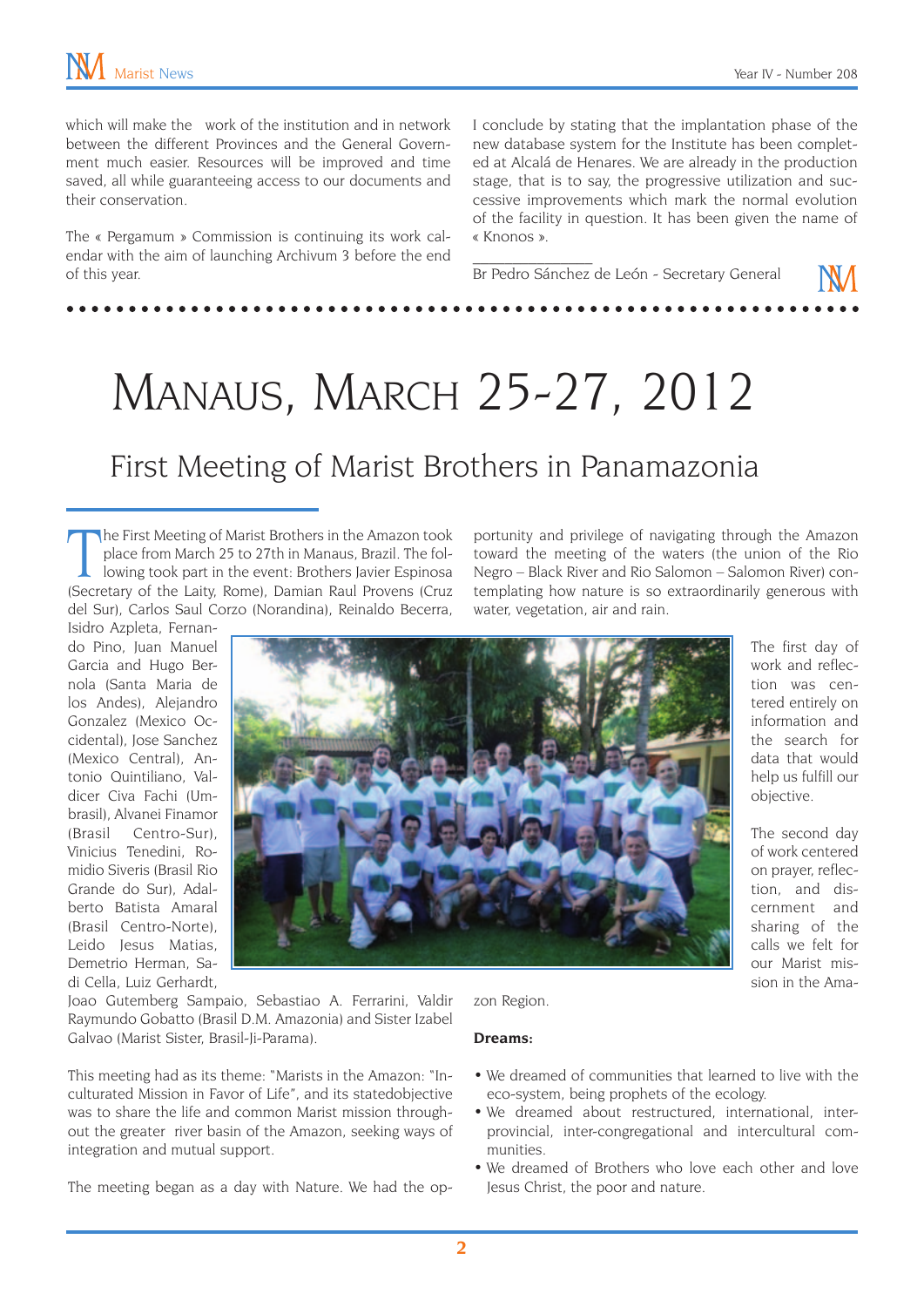- We dreamed of strengthening the Marist communities that are already in the Amazon.
- • We dreamed of the defense of life, the defense of the rights of children, as a Marist Educational Projects.
- We dreamed of a group of Marists formed and committed to issues of the Amazon.

#### **Proposals:**

- We propose that in the next five years (2017 Marist Bicentennial) an inter-provincial or inter-congregational project may be created in the frontier regions of the Amazon, or even better, to transform a community in the Region into an inter-provincial or inter-congregational one.
- We propose to intensify our vocation work in the Region in order to awaken more Marist Brother and Marist Lay vocations.
- We propose the promotion of an intercultural community

in harmony with the environment that would promote the culture and life of the indigenous people.

- • We propose to take advantage of our Marist education in order to teach the care for life and for nature.
- We propose that Umbrasil be able to create a political advocacy movement to protect the interests of the most abandoned in the Amazon region.
- We propose that the Amazon region be incorporated in the missionary project "ad gentes"of the Congregation.

The evaluation of the meeting was very satisfactory, as much for its simplicity, fraternity, reflection as for the dreams for the future of Marist life in the Amazon Region. We beg that God and our Good Mother bless our good desires and give fruit to our desires to be faithful Marists.

Manaus, March 27, 2012 Brother Isidro Azpleta, Chile

 $\mathcal{L}_\text{max}$ 

# Br. Francis Lukong

### New District Superior of Western Africa

The Br Provincial of the Pro<br>
of Mediterránea and his Co<br>
have appointed as District S<br>
rior Brother Francis Lukong for he Br Provincial of the Province of Mediterránea and his Council have appointed as District Supe-

a period of three years, starting from his taking up office at the District Chapter to be held from 10 to 15 August 2012.

Br Francis was born on 2/4/1963 in Melf-Kumbo, Nso, Cameroon. He did his primary schooling in his home town and the secondary in Mankon-Bamenda (Sacred Heart College conducted by the Marist Brothers) and Soppo- $R_{11}$  $\cap$ 

At MIC (Marist International Centre), Nairobi, Kenya, he obtained the Diploma in Educational Sciences and the Bachelor of Theology degree.

Subsequently (1994-98), he obtained his master's degree in French and History with honours at the Univer-

sity of Wolverhampton, in the United Kingdom. During this period, he took a course at the Jean Moulin Lyon



II University in France, obtaining the Diploma of French University Studies (DEUF). More recently (2006), he

gained a Master in Education at the 'Commonwealth Open University" and he is currently following courses in the

Philosophy of Education at the same centre.

He has been engaged in teaching in the Marist colleges of Cameroon, and since 1999 has been Director, first at Saint Joseph's Catholic Comprehensive College in Mbengwi and then at Saint Albert's Comprehensive College in Bafut.

Since 2000 he has been District Councillor and at present he has the role of vice Superior of the District. Brother Sylvain Yao is completing his six years at the head of the District.

We wish Br Francis Lukong the best success in the animation

of the District, its works and Brothers, and we ask Our Good Mother for her maternal protection.